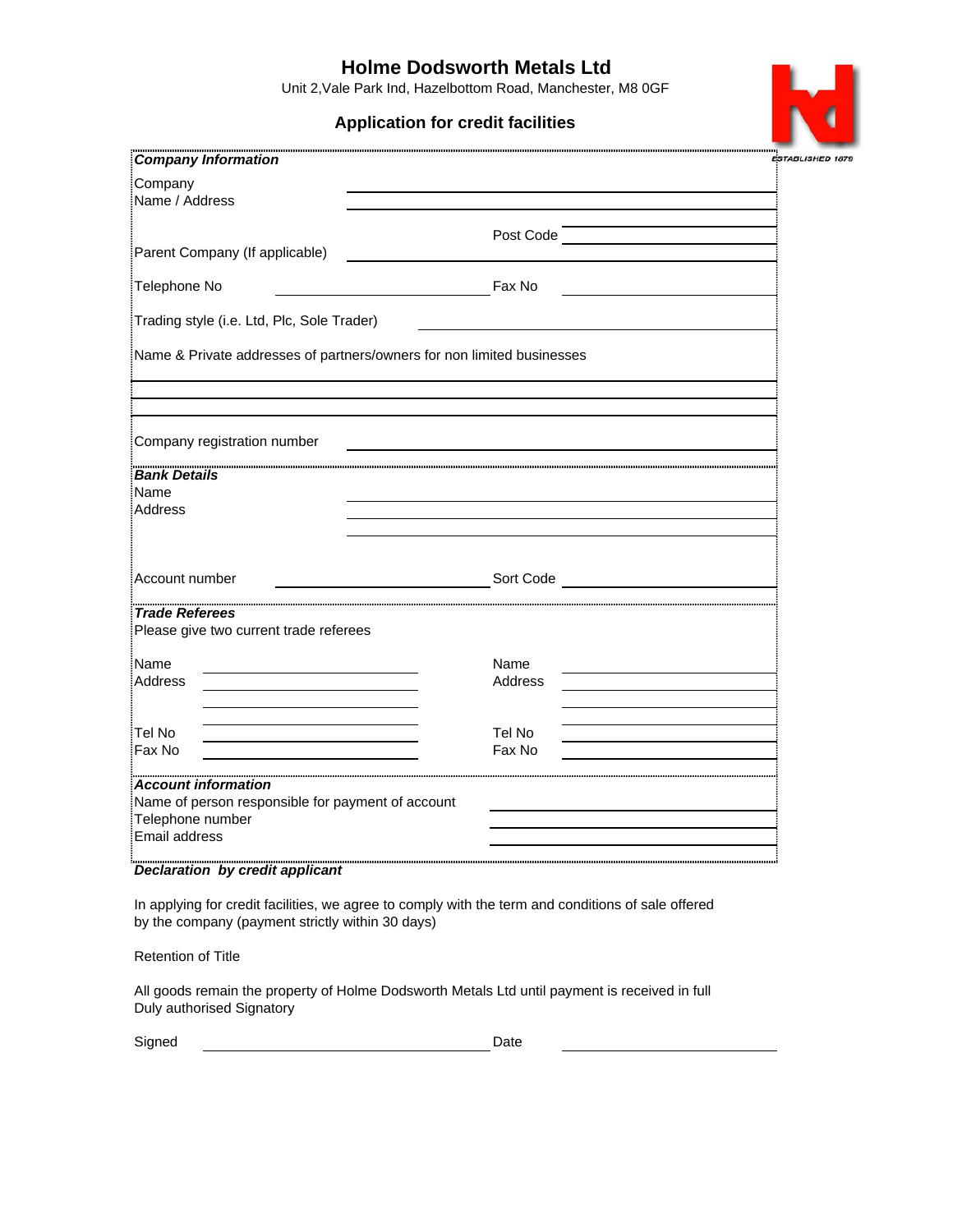# **Holme Dodsworth Metals Ltd**

Unit 2,Vale Park Ind, Hazelbottom Road, Manchester, M8 0GF

Name Position

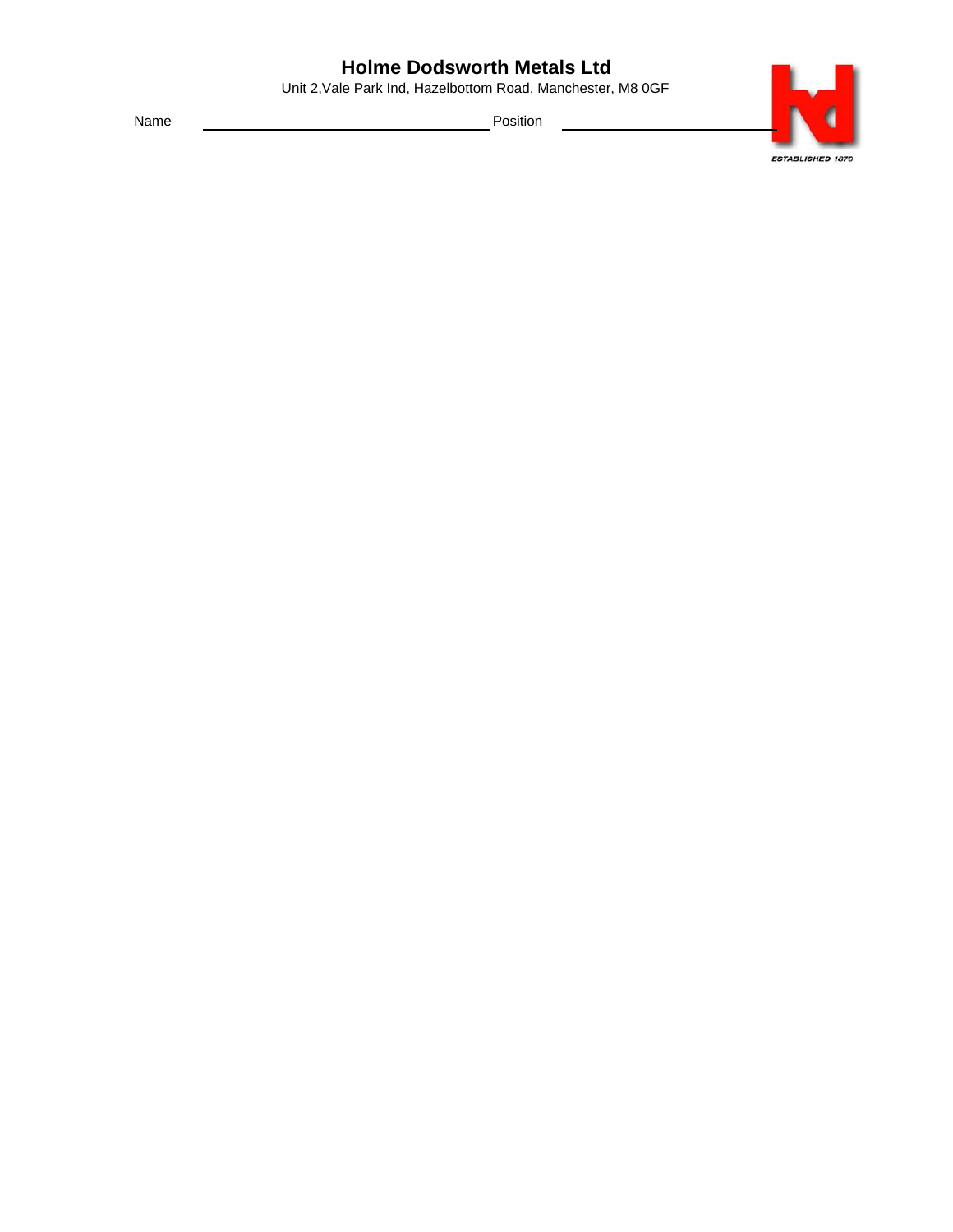# **Holme Dodsworth Metals Limited Conditions of Sale**

**1/03/2017**

#### **1. Definitions**

- (a) "the Company" is Holme Dodsworth Metals Limited.
- (b) "the Customer" is any party entering into a contract with the Company for the supply of goods.
- (c) Delivery of goods shall be deemed to take place:
	- (i) where goods are delivered by the Company's own transport, at the moment when the goods or materials are lifted from the delivery vehicle; or
	- (ii) where goods are delivered by other means of transport, at the moment when the goods or materials are loaded onto the vehicle used for such transport.

#### **2. General**

- (a) These Terms and Conditions apply to every contract between the Company and any Customer and to all further contracts between the Company and a Customer until such time as the Company shall notify the Customer of revised Terms and Conditions, such revised Terms and Conditions applying to subsequent contracts.
- (b) The parties agree to exclude any of the Customer's Terms and Conditions that are inconsistent with the Company's Terms and Conditions.
- (c) No prior statements made by the Company or the Customer, nor any correspondence between then, are incorporated into any such contract unless separately agreed in writing by the Company.
- (d) No representation by or on behalf of the Company by an employee or agent (including but not limited to advice or recommendations as to the quality or suitability for specific purposes of the Company's goods) takes effect unless separately confirmed by the Company in writing and the Customer agrees that it does not enter into any contract in reliance on such representations unless so confirmed.
- (e) The Customer acknowledges and accepts that the Company may:
	- (i) make such changes to the specification of its goods as are required to comply with applicable safety or statutory requirements; o
	- (ii) supply alternative goods to those ordered by the Customer, such goods being of similar quality and not materially different in performance to the goods ordered.
- (f) No variation to any contract takes effect unless agreed in writing by a director of the Company.
- (g) No waiver by the Company of any of these Terms and Conditions or forbearance to enforce any remedy it is entitled to shall prejudice any of the Company's other rights and remedies or operate as a waiver of any other breach by the Customer under any contract with the Company.
- (h) Should any of these Term or Conditions be held to be invalid or unenforceable in whole or in part the validity and enforceability of the remaining part and of the other Terms and Conditions shall not be affected.

#### **3. Prices**

- (a) The Customer acknowledges and accepts that all prices quoted by the Company are subject to market fluctuations, imposition of levies or taxies, changes in rates of levies and taxes, and increases in the prices paid by the Company for raw materials.
- (b) Unless the Company has agreed fixed prices the price payable by the Customer shall be the Company's ruling price at the date of delivery of each consignment subject to variation arising the factors set out above, which may be varied by the Company at any time before dispatch without prior notice to the Customer and shall be subject to VAT at the rate applicable at date of despatch.
- (c) The Customer agrees that it shall not be entitled to withhold payment by reason of set-off or counterclaim in respect of any claim disputed by the Company.

#### <span id="page-2-0"></span>**4. Payment**

- (a) All invoices are strictly net for payment within 30 days of date of invoice and time of payments shall be of the essence of the contract.
- (b) Where goods are sold by instalments each instalment shall be invoiced and paid for separately.
- (c) If for any reason whatsoever payment is not made when due the Company shall be entitled to:
	- (i) charge interest and fees in accordance with the Late Payment of Commercial Debts (Interest) Act 1998;
		- (ii) cancel or suspend any contract with the Customer;
		- (iii) require the Customer to pay any other sums due to the Company immediately;
		- (iv) enter into the premises of the Customer and repossess and remove all of its goods that remain its property under clause 7.

#### **5. Termination or Suspension**

- (a) Without prejudice to any of its other rights the Company may terminate the contract or suspend further deliveries to the Customer in the event of:
	- (v) the Customer failing to make due payment in accordance with Clause  $4(a)$  for any goods or work done; or
	- (vi) the Customer having any distress execution or other legal process levied upon it; or
	- (vii) the Customer making, or offering to make, any arrangements or compromise with creditors, or committing any act of bankruptcy; or
	- (viii) the Customer having any petition or receiving order in bankruptcy presented or make against it; or
	- (ix) the Customer having a receiver of its property or assets or any part of them appointed; or
	- (x) the Company receiving any information concerning the financial status of the Customer indicating that the Customer is unable to pay its debts.
- (b) In the event the contract is terminated under clause 5(a) the Company shall be entitled to any or all of the remedies under clause 4(c).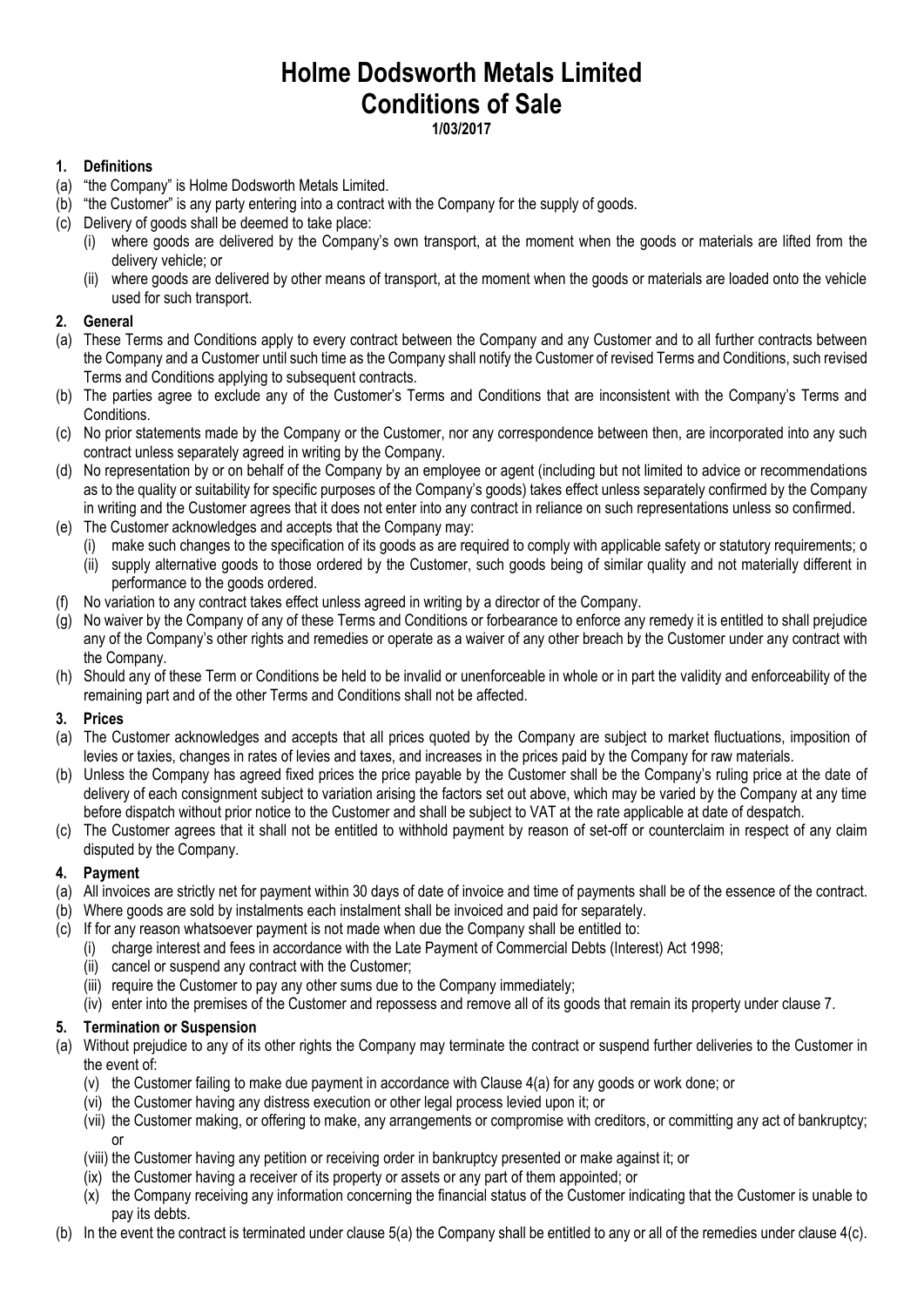(c) The Company reserves the right to withhold performance of any of its obligations under the contract if in its sole opinion the Customer's credit status becomes unsatisfactory.

### **6. Delivery and Storage**

- (a) Any date or time quoted for delivery is given as an estimate only and the Company shall:
	- (i) not be liable for any loss or damage howsoever arising by any matter beyond its reasonable control from failure to deliver on such stated date or at such stated time;
	- (ii) if found liable for loss or damage arising from failure to deliver on such stated date or at such stated time shall be liable only for loss limited to the excess (if any) over the price of the goods of the cost to the Customer of similar goods in the cheapest available market.
- (b) If the Customer causes the delivery of goods or any part thereof to be delayed beyond the time when they would otherwise have been delivered or does not make available a person authorised to sign for a delivery such goods shall be removed to the Company's premises or other storage facility and stored by the Company at the sole risk and expense of the Customer.
- (c) The Customer agrees that any failure of the Company to make any delivery shall not entitle the Customer to cancel or suspend any subsequent or other delivery or contract.
- (d) Any shortages from an order must be endorsed by the Customer on the delivery note and the absence of such endorsement upon a delivery note signed by the Customer or its representative shall be conclusive as to the delivery being complete.
- (e) If goods are packaged such that they cannot be readily quantified upon delivery then clause 6(d) takes effect subject to any shortage being notified to the Company within 24 hours of delivery.

#### **7. Passing of Risk and Retention of Title**

- (a) Risk in goods supplied passes to the Customer upon delivery by the Company as defined at clause 1(c).
- (b) Notwithstanding the provisions of Clause 7(a) as to the passing of risk, goods supplied by the Company shall remain its sole property until the Customer has paid in full the agreed price and all other sums due from the Customer to the Company whether under this Contract or otherwise (including any interest due). Notwithstanding such retention of title, the Company shall be entitled to maintain an action for the price of the goods as soon as payment falls due.
- (c) The Customer acknowledges that it is in possession of such goods as bailee for the Company until the sums due in clause 7(b) have been paid in full or the goods have been incorporated or resold in the ordinary course of the Customer's business and shall:
	- (i) insure such goods to their full market value;
	- (ii) store or otherwise identify such goods as to show that they retain the property of the company;
	- (iii) not mortgage, charge or otherwise encumber or dispose of the goods (other than by selling them or incorporating them in the usual course of business) without the written permission of the Company.
- (d) Where the Customer incorporates or resells such goods before payment in full of the sums due in clause (a) it shall keep the proceeds of any sale in a non-overdrawn account and hold such proceeds on trust for the Company as fiduciary.
- (e) The Customer agrees that if the Company invokes its right to repossession of its goods under clause 4(c)(iv) the Company shall not be liable for any damage or injury reasonably done in the course of so doing to any other property owned by or in possession of the Customer to which the Company's goods have been attached or in which they have been incorporated.

#### **8. Claims**

- (a) No claim for goods damaged in transit will be considered by the Company unless it is advised in writing within 3 days of delivery of the goods and no allowance for short delivery will be made unless:
	- (i) such short delivery is notified in accordance with clause  $6(d)$  or (e); and
	- (ii) the Company is permitted to verify the same within 3 days of notification of the claim.
- (b) Any other claim made by the Customer in respect of weight, quality or any other matter must be advised to the Company in writing within 7 days of delivery, failing which the Customer shall be deemed to have accepted the goods.
- (c) The Customer agrees that if it uses or consumes any part of a delivery it is deemed to have accepted that delivery and to have waived any claim or right to claim against the Company in respect of it.

## **9. Warranties and Liability**

- (a) The Company warrants that goods will correspond to their specifications as at the time of confirmation of order and as set out by the Company in such confirmation and that when supplied the goods will be within usual tolerances as to quality and finish.
- (b) The Company will replace or give credit to the Customer for any goods which do not comply with the warranty at clause 9(a) and which are accepted by the Company for replacement or credit.
- (c) Other than as set out in clause 9(a) or as expressly confirmed in writing by the Company:
	- (i) no warranty condition or representation express or implied as to description, quality or suitability of any goods hereby sold is given by the Company or deemed to have been given or implied and (to the extent permitted by statute) any statutory or other warranty condition or representation whether express or implied is hereby excluded;
	- (ii) the Company accepts no liability whatsoever for any loss or damage whether consequential or direct and whether suffered by or occasioned to the Customer the employees or agents of the Customer or a third party which may arise after the delivery of the goods.

#### **10. Force Majeure**

In the event of war, invasion, act of foreign enemy, hostilities (whether war has been declared or not), civil war, rebellion, revolution, military or usurped power, act of God, force majeure, epidemic or any other matter or occurrence beyond the control of the Company or the failure on the Part of the Customer to make due and timely supply of all materials and/or data and specifications as may be required and agreed as terms of the acceptance of any order by the Company, the Company shall be relieved of all liabilities incurred under the contract wherever and to the extent to which the fulfilment of such obligations is prevented, frustrated or impeded as a